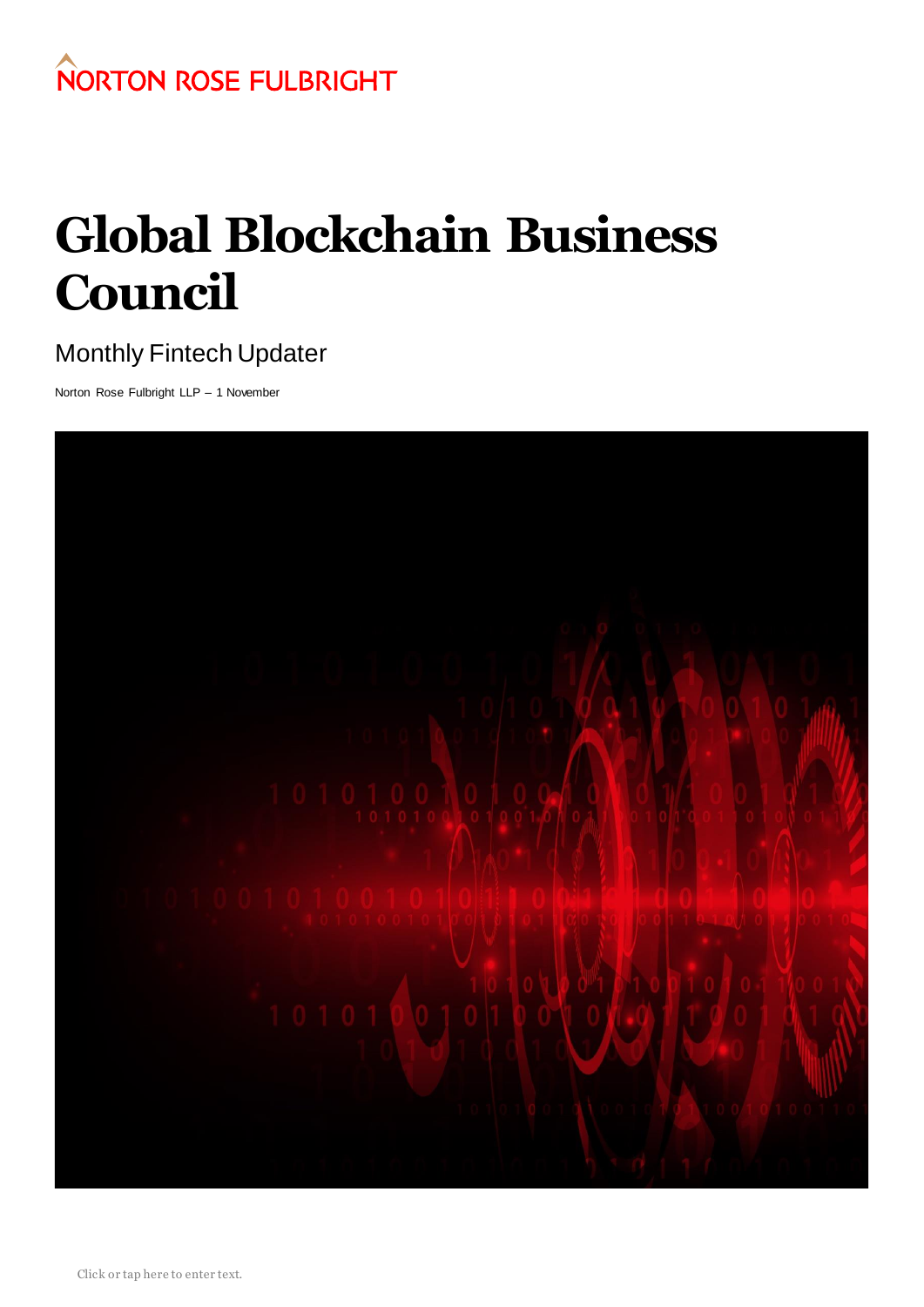## **Global, EU, UK and US Regulatory Developments**

| EU                                                  |                                                                                                                                                                                                                                                                                                                                                                                                                                                                                                                                                                                                                                                                                                                                                                                                                                                                                                                                                                      |
|-----------------------------------------------------|----------------------------------------------------------------------------------------------------------------------------------------------------------------------------------------------------------------------------------------------------------------------------------------------------------------------------------------------------------------------------------------------------------------------------------------------------------------------------------------------------------------------------------------------------------------------------------------------------------------------------------------------------------------------------------------------------------------------------------------------------------------------------------------------------------------------------------------------------------------------------------------------------------------------------------------------------------------------|
| <b>EU-US Financial Regulatory</b><br><b>Forum</b>   | On 4 October, the European Commission published a joint statement<br>following the September 2021 meeting involving the European and US<br>regulators and governmental bodies. On the EU side, there was the European<br>Commission, the European Banking Authority (EBA), the European Securities<br>and Markets Authority (ESMA), the European Insurance and Occupational<br>Pensions Authority (EIOPA), the European Central Bank (ECB), the Single<br>Supervisory Mechanism (SSM), the Single Resolution Board (SRB) and the<br>European Systemic Risk Board (ESRB). On the US side there was the U.S.<br>Department of the Treasury and staff from independent regulatory agencies,<br>including the Board of Governors of the Federal Reserve System (FRB),<br>Commodity Futures Trading Commission (CFTC), Federal Deposit Insurance<br>Corporation (FDIC), Securities and Exchange Commission (SEC), and Office<br>of the Comptroller of the Currency (OCC). |
|                                                     | The Forum underscored EU and U.S. cooperation and focused on six themes:<br>(1) market developments and current assessment of financial stability risks,<br>(2) sustainable finance, (3) multilateral and bilateral engagement in banking<br>and insurance, (4) regulatory and supervisory cooperation in capital markets,<br>(5) financial innovation, and (6) anti-money laundering and countering the<br>financing of terrorism (AML/CFT).                                                                                                                                                                                                                                                                                                                                                                                                                                                                                                                        |
|                                                     | Discussions between the parties involved central bank digital currencies and<br>other recent developments including regulatory proposals involving new forms<br>of digital payments, crypto-assets, and stablecoins.                                                                                                                                                                                                                                                                                                                                                                                                                                                                                                                                                                                                                                                                                                                                                 |
|                                                     | The parties noted the importance of international work on financial innovation,<br>as well as the benefits of greater international supervisory cooperation with a<br>view to promote responsible innovation globally.                                                                                                                                                                                                                                                                                                                                                                                                                                                                                                                                                                                                                                                                                                                                               |
|                                                     | The parties also discussed the opportunities and challenges arising from<br>financial innovation in AML/CFT and explored potential areas for enhanced<br>cooperation to combat money laundering and terrorist financing bilaterally and<br>in the framework of FATF.                                                                                                                                                                                                                                                                                                                                                                                                                                                                                                                                                                                                                                                                                                 |
|                                                     | <b>Published 4 October.</b>                                                                                                                                                                                                                                                                                                                                                                                                                                                                                                                                                                                                                                                                                                                                                                                                                                                                                                                                          |
| <b>EBA publishes its work</b><br>programme for 2022 | On 5 October 2021, the European Banking Authority (EBA) published its annual<br>work programme for 2022, describing its activities and tasks as well as key<br>strategic areas of work for next year.                                                                                                                                                                                                                                                                                                                                                                                                                                                                                                                                                                                                                                                                                                                                                                |
|                                                     | For 2022, the EBA has set five vertical priorities:                                                                                                                                                                                                                                                                                                                                                                                                                                                                                                                                                                                                                                                                                                                                                                                                                                                                                                                  |
|                                                     | Monitoring and updating the prudential framework for supervision and<br>resolution.                                                                                                                                                                                                                                                                                                                                                                                                                                                                                                                                                                                                                                                                                                                                                                                                                                                                                  |
|                                                     | Revisiting and strengthening the EU-wide stress-testing framework.<br>٠                                                                                                                                                                                                                                                                                                                                                                                                                                                                                                                                                                                                                                                                                                                                                                                                                                                                                              |
|                                                     | Leveraging the European centralised infrastructure for supervisory data.<br>$\bullet$                                                                                                                                                                                                                                                                                                                                                                                                                                                                                                                                                                                                                                                                                                                                                                                                                                                                                |
|                                                     | Deepening analysis and information-sharing in the areas of digital<br>resilience, FinTech and innovation.                                                                                                                                                                                                                                                                                                                                                                                                                                                                                                                                                                                                                                                                                                                                                                                                                                                            |
|                                                     | Fighting anti-money laundering / countering the financing of terrorism and<br>contributing to a new EU infrastructure.                                                                                                                                                                                                                                                                                                                                                                                                                                                                                                                                                                                                                                                                                                                                                                                                                                               |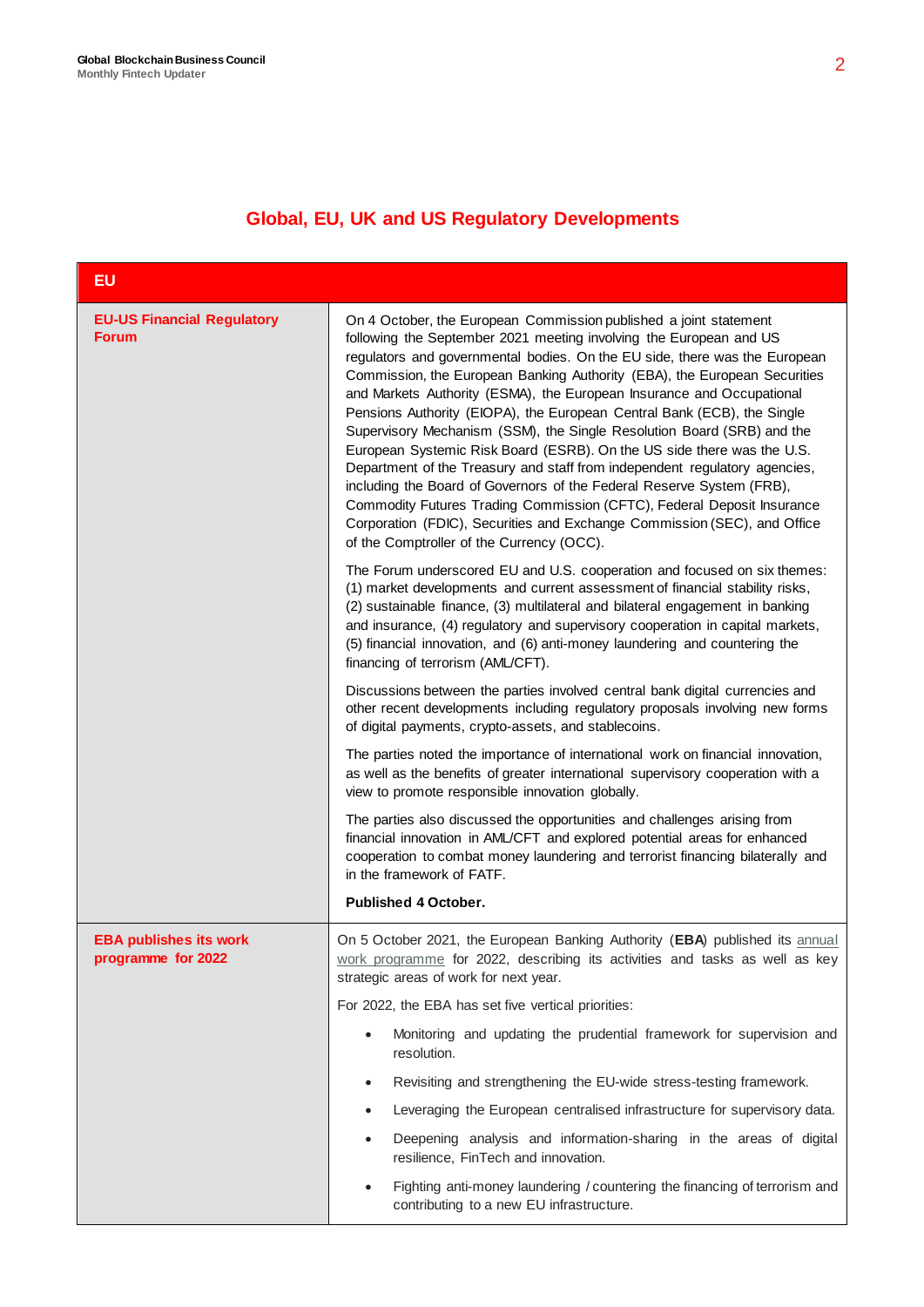The EBA has also set two horizontal priorities: Providing tools to measure and manage environmental, social and corporate governance risks. Monitoring and mitigating the impact of COVID-19. The EBA sets out further granular information concerning its policy and convergence work on pages 14 to 24 of its annual work programme. On the innovation and FinTech point, the work programme states that the EBA will continue to monitor financial innovation and identify areas in need of a regulatory or supervisory response. The EBA also notes its FinTech Roadmap the Commission's Digital Finance Strategy. These mean that the EBA will focus on (i) the regulatory perimeter: (ii) the business model impact, risks and opportunities of FinTech and platformisation for financial institutions; and (iii) regulatory obstacles to innovative technologies and business models. In furthering this work, the EBA will continue supporting i) the FinTech Knowledge Hub to facilitate information and experience-sharing, raise awareness and foster FinTech knowledge transfer; and ii) the Forum of European Innovation Facilitators (information-sharing among national innovation facilitators). Key outputs will include: Thematic reports on the monitoring of financial innovation and targeted reports on new developments, including AI, RegTech/SupTech and platformisation; Thematic reports on business model changes, and risks and opportunities from FinTech, innovative products and emerging trends Contributions to the FinTech Knowledge Hub (workshops, roundtables, seminars) Support for the European Forum for Innovation Facilitators On the AML theme, the EBA has made the provision of AML/CFT input into cross-EBA activities, such as FinTech, RegTech, consumer protection, payment services and prudential regulation a key output. **Published 5 October. UK BoE Financial Policy Committee discuss crypotoassets and their effect on financial stability.**  On 8 October 2021, the Bank of England (BoE) published the *[financial policy](https://www.bankofengland.co.uk/-/media/boe/files/financial-policy-summary-and-record/2021/october-2021.pdf)  [summary and record](https://www.bankofengland.co.uk/-/media/boe/files/financial-policy-summary-and-record/2021/october-2021.pdf)* (FPSR) of the meeting of its Financial Policy Committee (FPC) on 23 September 2021. The announcement stated that: "*The FPC considers that direct risks to the stability of the UK financial system from cryptoassets are currently limited. It will, however, continue to pay close attention to developments, including the relationship between cryptoassets and the UK financial system, and seek to ensure resilience to systemic risks that may arise from further developments. Financial institutions should take a cautious and prudent approach to any adoption of these assets"*

**Published 8 October.**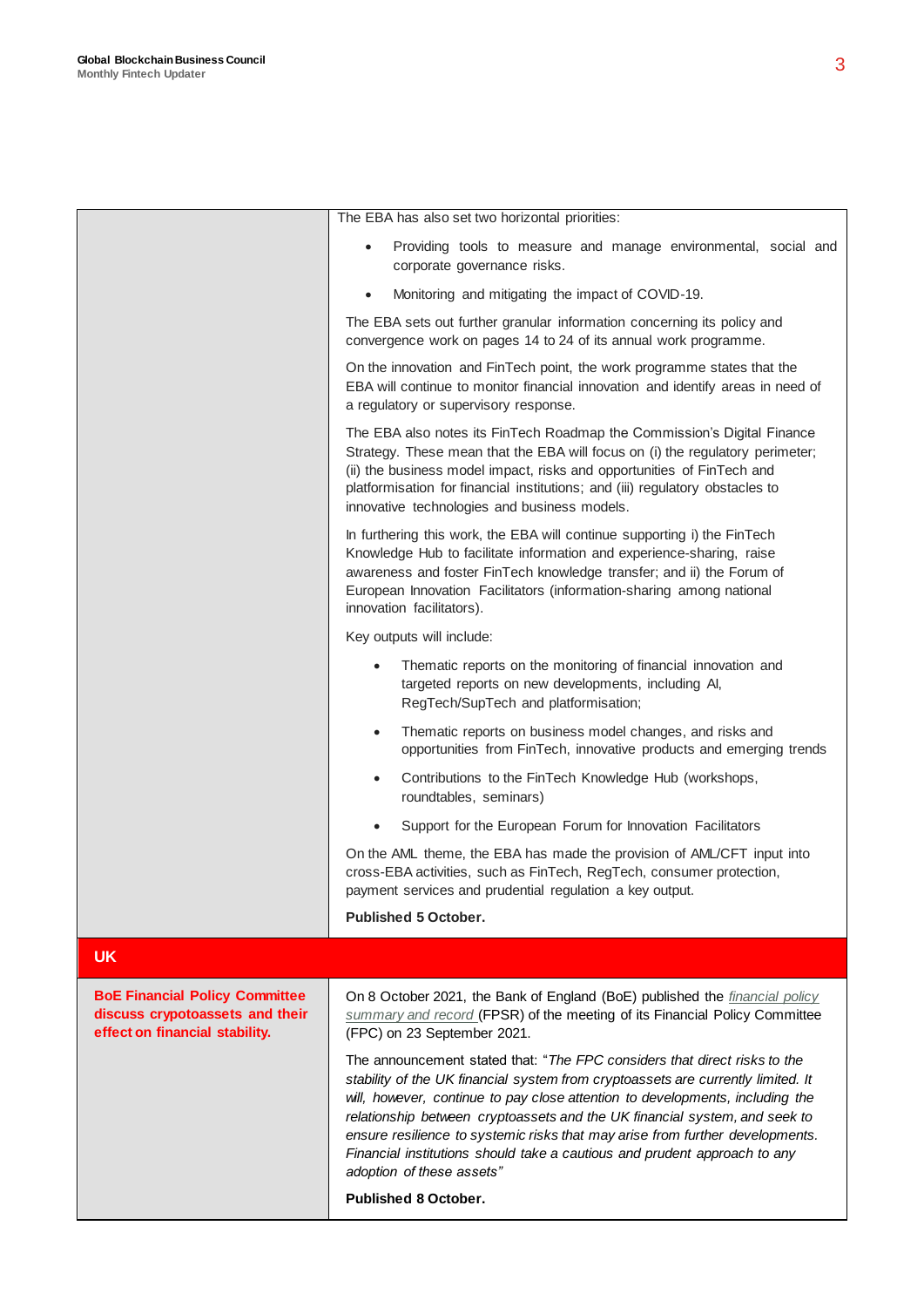| <b>HM Treasury publishes</b><br>response to call for evidence for<br>its Payment Landscapes Review | On 11 October, HM Treasury (HMT) published its response to the call for<br>evidence for the Payments Landscape Review (the Response). In the<br>Response, HMT note that the review builds on previous and live policy<br>initiatives including the Cryptoassets Taskforce and the HM Government's<br>consultation on the regulatory approach to cryptoassets and stablecoins,                                                         |
|----------------------------------------------------------------------------------------------------|---------------------------------------------------------------------------------------------------------------------------------------------------------------------------------------------------------------------------------------------------------------------------------------------------------------------------------------------------------------------------------------------------------------------------------------|
|                                                                                                    | The Response notes the various benefits stablecoins could bring to the<br>payments landscape, including being used for faster and cheaper payments,<br>and making it easier for people to pay for things or store their money. The<br>response also notes that the UK's regulatory framework must be equipped to<br>harness the benefits of new forms of digital money as well as mitigating the<br>risks to consumers and stability. |
|                                                                                                    | The Response also notes the discussion paper published by the Bank of<br>England on New Forms of Digital Money, which includes consideration of<br>different possible regulatory models for systemic stablecoins. HMT noted in<br>the Response that it will seek to 'ensure consistency, in the spirit of 'same<br>risk, same regulatory outcome', between regulation applied to stablecoins and<br>comparable payments activities'.  |
|                                                                                                    | To see the Response or any more detail about the Payments Landscape<br>Review, go to the Payments Landscape Review webpage.                                                                                                                                                                                                                                                                                                           |
|                                                                                                    | Published 11 October.                                                                                                                                                                                                                                                                                                                                                                                                                 |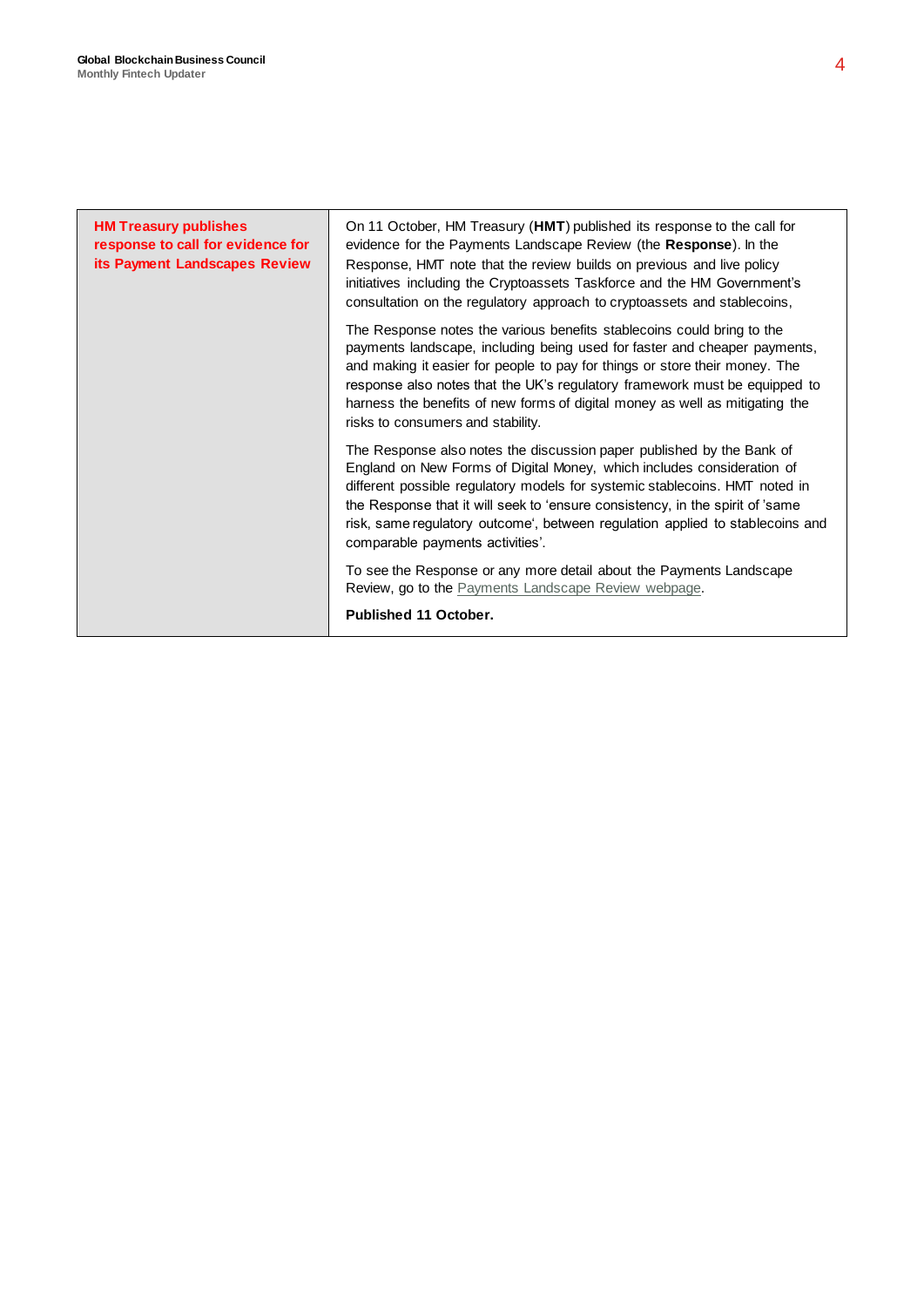| BoE speech - Is 'crypto' a<br>financial stability risk? | On 13 October, Sir John Cunliffe, Deputy Governor for Financial Stability at<br>the Bank of England, gave a speech discussing the financial stability risk<br>posed by crypto.                                                                                                                                                                                                                                                                                                                                                                                                                                                                       |
|---------------------------------------------------------|------------------------------------------------------------------------------------------------------------------------------------------------------------------------------------------------------------------------------------------------------------------------------------------------------------------------------------------------------------------------------------------------------------------------------------------------------------------------------------------------------------------------------------------------------------------------------------------------------------------------------------------------------|
|                                                         | Crypto is the underlying technology - the application of cryptographic<br>innovation to the recording and to the transfer of the ownership of assets,<br>often on public networks open to all. Unbacked crypto-assets (i.e. Bitcoin)<br>make up 95% of crypto assets and are used primarily as speculative<br>investments; the price volatility of these assets makes them unsuitable for use<br>as a settlement asset for payment. Whereas, backed crypto-assets<br>(stablecoins) are intended for use as a means of payment within crypto<br>markets, though they are beginning to be used by wholesale financial players<br>and large corporates. |
|                                                         | These assets have begun to connect the financial system and Sir John talks<br>about how regulators should be responding to their rapid growth.                                                                                                                                                                                                                                                                                                                                                                                                                                                                                                       |
|                                                         | The speech includes the following comments:                                                                                                                                                                                                                                                                                                                                                                                                                                                                                                                                                                                                          |
|                                                         | Crypto assets have grown by roughly 200% in 2021, from just under<br>$\bullet$<br>\$800 billion to \$2.3 trillion today.                                                                                                                                                                                                                                                                                                                                                                                                                                                                                                                             |
|                                                         | Crypto technologies offer the prospect of radical improvements in<br>$\bullet$<br>financial services. However, their current applications are a financial<br>stability concern because:                                                                                                                                                                                                                                                                                                                                                                                                                                                              |
|                                                         | They currently operate in an unregulated space.                                                                                                                                                                                                                                                                                                                                                                                                                                                                                                                                                                                                      |
|                                                         | The bulk of crypto assets are highly volatile as they have no<br>$\qquad \qquad -$<br>intrinsic value and are vulnerable to major price corrections,<br>due to the fact they have no assets or commodities behind<br>them, their value is determined solely by the price the buyer<br>is willing to pay at any given moment.                                                                                                                                                                                                                                                                                                                         |
|                                                         | Well-designed standards and regulation should enable financial risks<br>$\bullet$<br>to be managed in the same way they are managed in traditional<br>finance. Bringing the crypto world within the regulatory perimeter will<br>allow their benefits to flourish in a sustainable way.                                                                                                                                                                                                                                                                                                                                                              |
|                                                         | Sir John also touched briefly on decentralised finance which demonstrates the<br>increasing complexity and potentially growing risk in the crypto ecosystem. It<br>is decentralised and algorithm-based, relying on smart contracts and is<br>delivered without intermediaries. Most commonly used as a provision of<br>credit. The decentralised global structure and difficulty to trace end users<br>poses a unique set of challenges for regulators.                                                                                                                                                                                             |
|                                                         | In his conclusion Sir John said:                                                                                                                                                                                                                                                                                                                                                                                                                                                                                                                                                                                                                     |
|                                                         | "Indeed, bringing the crypto world effectively within the regulatory perimeter<br>will help ensure that the potentially very large benefits of the application of this<br>technology to finance can flourish in a sustainable way. As the chairman of<br>the SEC has observed, "financial innovations throughout history do not<br>flourish outside public policy frameworks".                                                                                                                                                                                                                                                                       |
|                                                         | Developing the standards and regulation that effect those public policy<br>frameworks is, and should be, a painstaking, careful process. But one cannot<br>help observing that in the two years it has taken to develop the draft CPMI-<br>IOSCO guidance, stablecoins have grown sixteen-fold, although admittedly<br>only to a relatively small amount."                                                                                                                                                                                                                                                                                           |
|                                                         | Published 13 October.                                                                                                                                                                                                                                                                                                                                                                                                                                                                                                                                                                                                                                |
|                                                         |                                                                                                                                                                                                                                                                                                                                                                                                                                                                                                                                                                                                                                                      |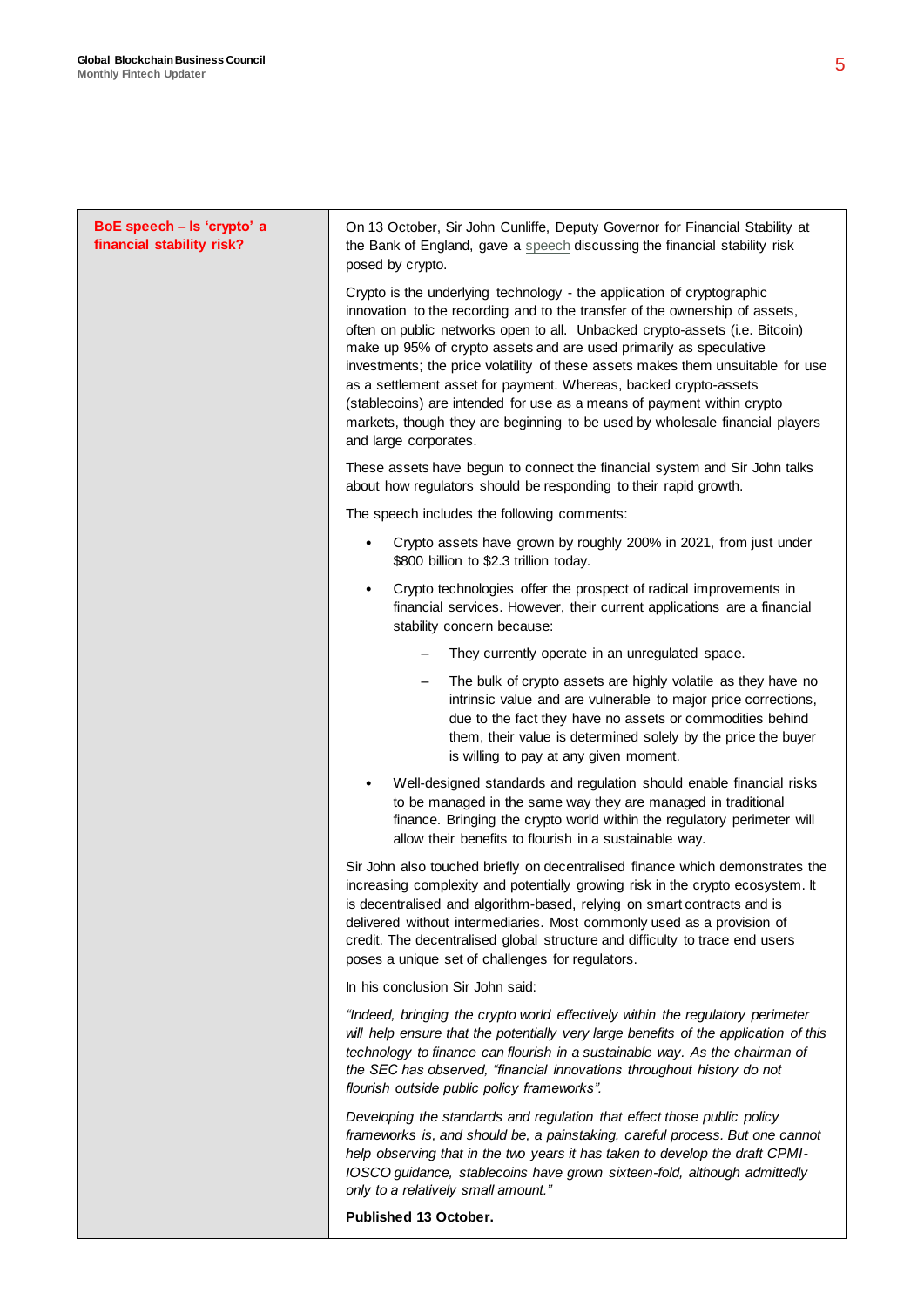| FCA survey finds that young<br>investors are driven by<br>competition and hype                                                  | On 20 October, an FCA press release outlined the findings of a recent survey.<br>This survey suggested that "76% of those aged under 40 who have invested<br>in high-risk products such as cryptocurrency and forex say they are driven by<br>competition with friends, family and acquaintances and their own past<br>investments" and that "58% say hype on social media and in the news lies<br>behinds their investment decision".                                                                                                                                                                                          |
|---------------------------------------------------------------------------------------------------------------------------------|---------------------------------------------------------------------------------------------------------------------------------------------------------------------------------------------------------------------------------------------------------------------------------------------------------------------------------------------------------------------------------------------------------------------------------------------------------------------------------------------------------------------------------------------------------------------------------------------------------------------------------|
|                                                                                                                                 | This coincides with the launch of the FCA's InvestSmart campaign which<br>intends to help new investors understand the risks. The FCA is concerned<br>that new investors are increasingly accessing higher-risk investments such as<br>crypto and forex, which may not reflect their risk tolerance.                                                                                                                                                                                                                                                                                                                            |
|                                                                                                                                 | The FCA's InvestSmart campaign recommends '5 important questions to ask<br>yourself before you invest':                                                                                                                                                                                                                                                                                                                                                                                                                                                                                                                         |
|                                                                                                                                 | Am I comfortable with the level of risk?<br>1.                                                                                                                                                                                                                                                                                                                                                                                                                                                                                                                                                                                  |
|                                                                                                                                 | 2.<br>Do I understand the investment being offered to me?                                                                                                                                                                                                                                                                                                                                                                                                                                                                                                                                                                       |
|                                                                                                                                 | 3.<br>Are my investments regulated?                                                                                                                                                                                                                                                                                                                                                                                                                                                                                                                                                                                             |
|                                                                                                                                 | Am I protected if the investment provider or my adviser goes out of<br>4.<br>business?                                                                                                                                                                                                                                                                                                                                                                                                                                                                                                                                          |
|                                                                                                                                 | Should I get financial advice?<br>5.                                                                                                                                                                                                                                                                                                                                                                                                                                                                                                                                                                                            |
|                                                                                                                                 | For more information, see the FCA press release and the InvestSmart<br>Website.                                                                                                                                                                                                                                                                                                                                                                                                                                                                                                                                                 |
|                                                                                                                                 | <b>Published 20 October.</b>                                                                                                                                                                                                                                                                                                                                                                                                                                                                                                                                                                                                    |
| <b>HMT Autumn Budget and</b><br><b>Spending Review 2021 mentions</b><br><b>FinTech skills and its</b><br>contribution to growth | On 27 October, the Chancellor unveiled the Autumn Budget and Spending<br>Review 2021 (the Spending Review). In the Spending Review, HMT<br>emphasised the importance of immigration to the UK's fast-growing FinTech<br>sector, noting in particular that '49% of the UK's fastest-growing businesses<br>have at least one foreign-born co-founder and approximately 40% of staff in<br>UK fintechs are from overseas'. In response, the government will launch the<br>Scaleup, High Potential Individual, and Global Business Mobility visas to<br>attract highly skilled people and support inward investment in Spring 2022. |
|                                                                                                                                 | The Spending Review also noted that it would ensure HMT would be provided<br>funding for 'a new Centre for Finance, Innovation and Technology, to tackle<br>barriers to growth and accelerate the UK fintech sector'.                                                                                                                                                                                                                                                                                                                                                                                                           |
|                                                                                                                                 | For more information, you can find the Spending Review here.                                                                                                                                                                                                                                                                                                                                                                                                                                                                                                                                                                    |
|                                                                                                                                 | <b>Published 27 October.</b>                                                                                                                                                                                                                                                                                                                                                                                                                                                                                                                                                                                                    |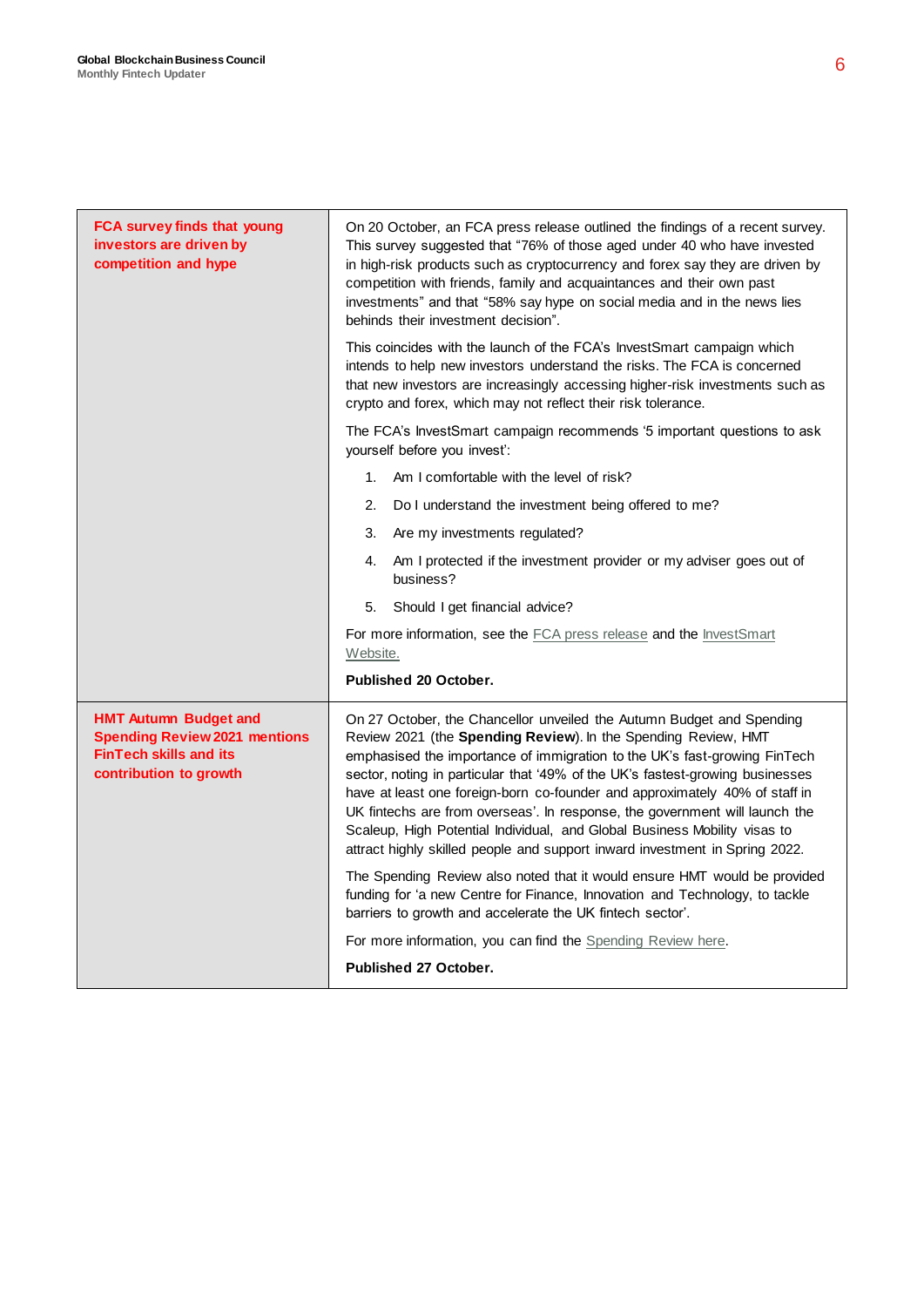#### **US**

| <b>CFTC Orders Tether and</b><br><b>Bitfinex to Pay Fines Totalling</b><br>\$42.5 Million                                                                              | On 15 October 2021, the Commodity Futures Trading Commission<br>simultaneously filed and settled charges against Tether Holdings Limited,<br>Tether Limited, Tether Operations Limited, and Tether International Limited<br>(together Tether) for making untrue or misleading statements and omissions<br>of material fact in connection with the U.S. dollar tether token (USDT)<br>stablecoin.                                                                                        |
|------------------------------------------------------------------------------------------------------------------------------------------------------------------------|-----------------------------------------------------------------------------------------------------------------------------------------------------------------------------------------------------------------------------------------------------------------------------------------------------------------------------------------------------------------------------------------------------------------------------------------------------------------------------------------|
|                                                                                                                                                                        | The order requires Tether to pay a civil monetary penalty of \$41 million and to<br>cease and desist from any further violations of the Commodity Exchange Act<br>(CEA) and CFTC regulations.                                                                                                                                                                                                                                                                                           |
|                                                                                                                                                                        | The CFTC also simultaneously filed and settled charges against iFinex Inc.,<br>BFXNA Inc., and BFXWW Inc. (together Bitfinex). This was in connection<br>with operation of the Bitfinex cryptocurrency trading platform. The order found<br>that Bitfinex engaged in illegal, off-exchange retail commodity transactions in<br>digital assets with U.S persons on the Bitfinex trading platform and operated<br>as a futures commission merchant (FCM) without registering as required. |
|                                                                                                                                                                        | The order requires Bitfinex to pay a \$1.5 million civil monetary penalty and<br>prohibits Bitfinex from further violations of the CEA, and requires Bitfinex to<br>implement and maintain additional systems reasonably designed to prevent<br>unlawful retail commodity transactions.                                                                                                                                                                                                 |
|                                                                                                                                                                        | "This case highlights the expectation of honesty and transparency in the<br>rapidly growing and developing digital assets marketplace," said Acting<br>Chairman Rostin Behnam. "The CFTC will continue to take decisive action to<br>bring to light untrue or misleading statements that impact CFTC jurisdictional<br>markets."                                                                                                                                                        |
|                                                                                                                                                                        | For more information and background to the cases, please see the CFTC<br>press release.                                                                                                                                                                                                                                                                                                                                                                                                 |
|                                                                                                                                                                        | <b>Published 15 October.</b>                                                                                                                                                                                                                                                                                                                                                                                                                                                            |
| <b>SEC gives approval to</b><br><b>ProShares Bitcoin Strategy ETF</b><br>(the first U.S. bitcoin futures-                                                              | On 19 October, the first US based bitcoin futures-based exchange-traded<br>fund based began trading. The SEC approved the ETF, but has yet to<br>approve spot bitcoin ETF.                                                                                                                                                                                                                                                                                                              |
| based exchange-traded fund)                                                                                                                                            | For more information, please see the following Reuters articles here and here.                                                                                                                                                                                                                                                                                                                                                                                                          |
|                                                                                                                                                                        | Published 19 and 27 October.                                                                                                                                                                                                                                                                                                                                                                                                                                                            |
| <b>CFTC Charges El Paso Resident</b><br>and His Firm in Ongoing \$3.9<br><b>Million Forex and</b><br><b>Cryptocurrency Fraud and</b><br><b>Misappropriation Scheme</b> | On 20 October, the Commodity Futures Trading Commission announced that<br>it filed a civil enforcement action against Abner Alejandro Tinoco, and his<br>company, Kikit & Mess Investments LLC. They were charged with fraudulent<br>solicitations and misappropriation of over \$3.9 million.                                                                                                                                                                                          |
|                                                                                                                                                                        | The CFTC alleges that since September 2020 the defendants solicited \$3.9<br>million from clients for forex and crypto portfolio management. However, these<br>funds were misappropriated for Tinico's personal benefit.                                                                                                                                                                                                                                                                |
|                                                                                                                                                                        | <b>Published 20 October.</b>                                                                                                                                                                                                                                                                                                                                                                                                                                                            |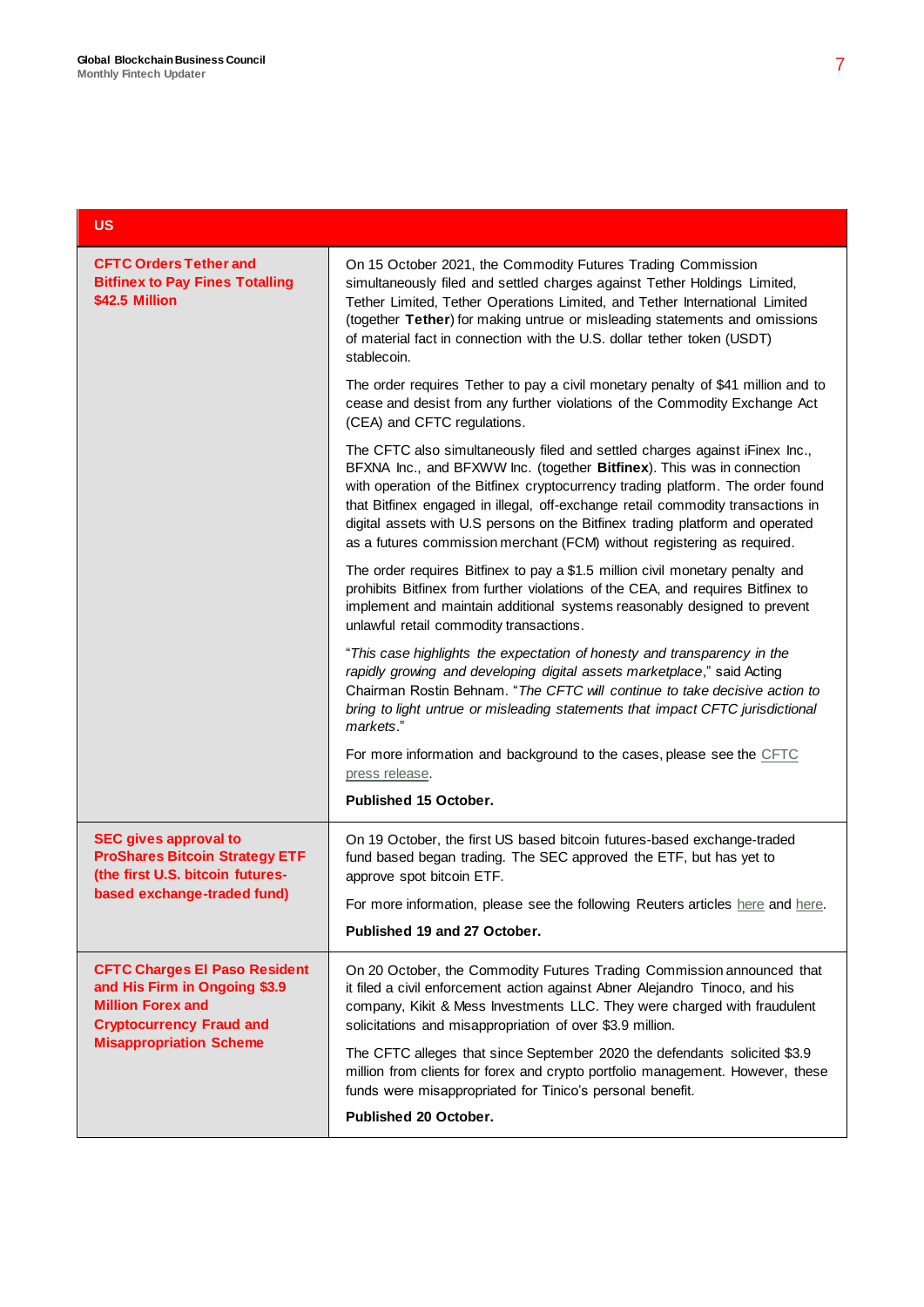| <b>SEC Chair Gary Gensler Speaks</b><br>on FinTech - Remarks At DC<br>FinTech Week 2021 | On October 21, the SEC Chair Gary Gensler delivered a speech on FinTech<br>as a part of DC Fintech Week.                                                                                                                                                                                                                                                                                                                                                                             |
|-----------------------------------------------------------------------------------------|--------------------------------------------------------------------------------------------------------------------------------------------------------------------------------------------------------------------------------------------------------------------------------------------------------------------------------------------------------------------------------------------------------------------------------------------------------------------------------------|
|                                                                                         | In the speech, he notes that FinTech is not just the domain of disrupting<br>traditional business models of finance- it is also being utilised by financial<br>incumbents and big tech firms.                                                                                                                                                                                                                                                                                        |
|                                                                                         | He notes that when disruptive technologies change the face of finance, it is<br>important to understand how regulators can continue to achieve our core<br>policy goals. On this point, he focused his speech on Al, Machine Learning<br>and Crypto.                                                                                                                                                                                                                                 |
|                                                                                         | He explains that, while the use of Al/ Machine learning predictive data<br>analytical models can help companies manage risk and facilitate increased<br>financial inclusion, it is also the case that they also raise public policy<br>considerations.                                                                                                                                                                                                                               |
|                                                                                         | On the point of conflict of interest, Gensler questions whether the platforms<br>providing these data analytics services are solely optimising returns of the<br>client investors, or whether there are other factors being optimised (perhaps<br>the platform's revenues).                                                                                                                                                                                                          |
|                                                                                         | Gensler also noted that models potentially reinforce the social inequities<br>which are embedded in the data they analyse/ use to train.                                                                                                                                                                                                                                                                                                                                             |
|                                                                                         | Then there is the question of understanding. Modern algorithms are going far<br>beyond traditional statistical models; they now involve increasingly complex,<br>non-linear, and hyper-dimensional correlations. Gensler questions how we<br>can explain these models.                                                                                                                                                                                                               |
|                                                                                         | Gensler suggests that regulators ought to consider our policies to guard<br>against bias and facilitate 'explainability', drawing on the past US experience<br>under the Equal Credit Opportunity Act and Fair Credit Reporting Act.<br>Regulators must also consider how to guard against herding,<br>interconnectedness, and concentration into certain datasets, providers, or<br>investments                                                                                     |
|                                                                                         | On Crypto, Gensler notes the innovation this technology has brought in<br>money and ledgers, as well as the challenge this brings to incumbent<br>business models of actors in the market. He also notes the challenge to<br>traditional roles in financial markets- namely that of the stockbroker which has<br>been replaced (for certain platforms/consumers) by direct access via open<br>application programming interfaces (APIs) for crypto trading and lending<br>platforms. |
|                                                                                         | Gensler also notes the innovations that could come from decentralized<br>finance (DeFi) and stablecoins.                                                                                                                                                                                                                                                                                                                                                                             |
|                                                                                         | Gensler ended by noting the following: "I am technology-neutral, but I am<br>anything but public policy-neutral. As new technologies come along and<br>change business models in finance, we need to continue to work toward our<br>public-policy goals."                                                                                                                                                                                                                            |
|                                                                                         | He goes on to explain that these are: "How do we continue to protect<br>investors? How do we maintain fair, orderly, and efficient markets, and<br>facilitate capital formation? How do we guard against illicit activity? How do<br>we ensure for financial inclusion and access, and guard against bias? How do<br>we promote financial stability and robustness?"                                                                                                                 |
|                                                                                         | For more information, you can read a transcript of the speech here.                                                                                                                                                                                                                                                                                                                                                                                                                  |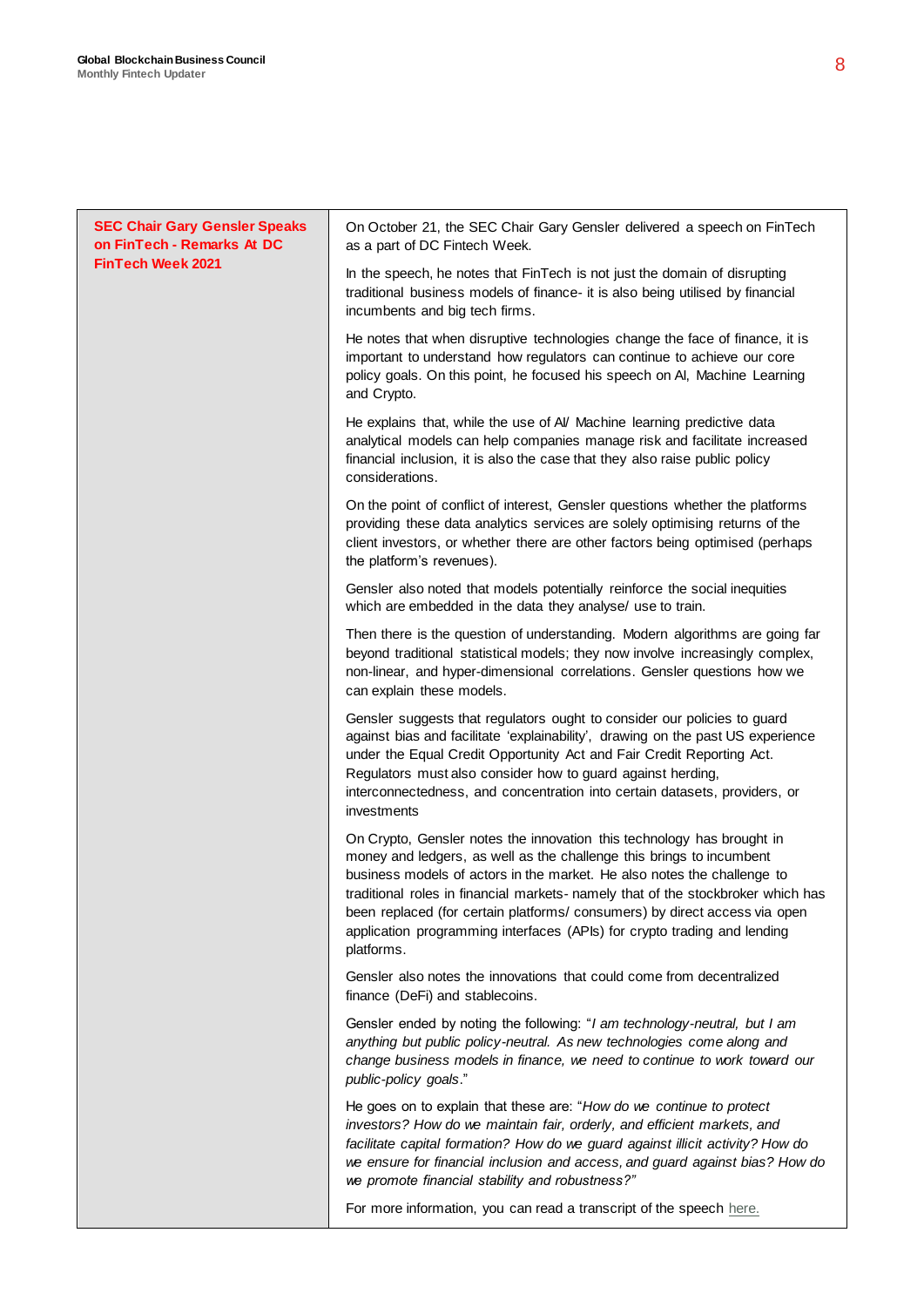|                                                                             | Published 22 October.                                                                                                                                                                                                                                                                                                                                                                |
|-----------------------------------------------------------------------------|--------------------------------------------------------------------------------------------------------------------------------------------------------------------------------------------------------------------------------------------------------------------------------------------------------------------------------------------------------------------------------------|
| <b>China</b>                                                                |                                                                                                                                                                                                                                                                                                                                                                                      |
| <b>MOU signed to boost fintech</b><br>regulation in Greater Bay Area        | On 21 October, the People's Bank of China (PBOC) and the Hong Kong<br>Monetary Authority (HKMA) jointly announced that they have signed the<br>Memorandum of Understanding (MOU) on Fintech Innovation Supervisory<br>Cooperation in the Guangdong-Hong Kong-Macao Greater Bay Area (GBA).                                                                                           |
|                                                                             | This aims at advancing cooperating on FinTech innovation to improve the<br>quality and efficiency of financial services in the Greater Bay Area by linking<br>the PBOC's Fintech Innovation Regulatory Facility with the HKMA's Fintech<br>Supervisory Sandbox.                                                                                                                      |
|                                                                             | For more information, see the Hong Kong Monetary Authority press release.                                                                                                                                                                                                                                                                                                            |
|                                                                             | <b>Published 21 October.</b>                                                                                                                                                                                                                                                                                                                                                         |
| <b>Nigeria</b>                                                              |                                                                                                                                                                                                                                                                                                                                                                                      |
| <b>Nigeria becomes first African</b><br>nation to launch digital currency   | On 25 October, the Nigerian central bank launched the eNaira (the digital<br>form of the fiat currency). This makes them the first African nation to launch a<br>digital currency.                                                                                                                                                                                                   |
|                                                                             | For more information, see the press release (dated 23 October) and the<br>Regulatory Guidelines (dated 25 October).                                                                                                                                                                                                                                                                  |
|                                                                             | <b>Published 25 October.</b>                                                                                                                                                                                                                                                                                                                                                         |
| <b>Australia</b>                                                            |                                                                                                                                                                                                                                                                                                                                                                                      |
| <b>Australian Senate Committee</b><br><b>Calls for New Rules for Crypto</b> | On 19 October, The Australian Senate Select Committee on Australia as a<br>Technology and Financial Centre published its third and final report. The<br>report includes recommendations to address the lack of crypto and blockchain<br>regulations in the country.                                                                                                                  |
|                                                                             | The Final Report covers key issues affecting the competitiveness of<br>Australia's technology, finance and digital asset industries: the regulation of<br>cryptocurrencies and digital assets; issues relating to 'de-banking' of<br>Australian FinTechs and other companies; the policy environment for<br>neobanks in Australia; and options to replace the Offshore Banking Unit. |
|                                                                             | For more information, see the Final Report.                                                                                                                                                                                                                                                                                                                                          |
|                                                                             | <b>Published 19 October.</b>                                                                                                                                                                                                                                                                                                                                                         |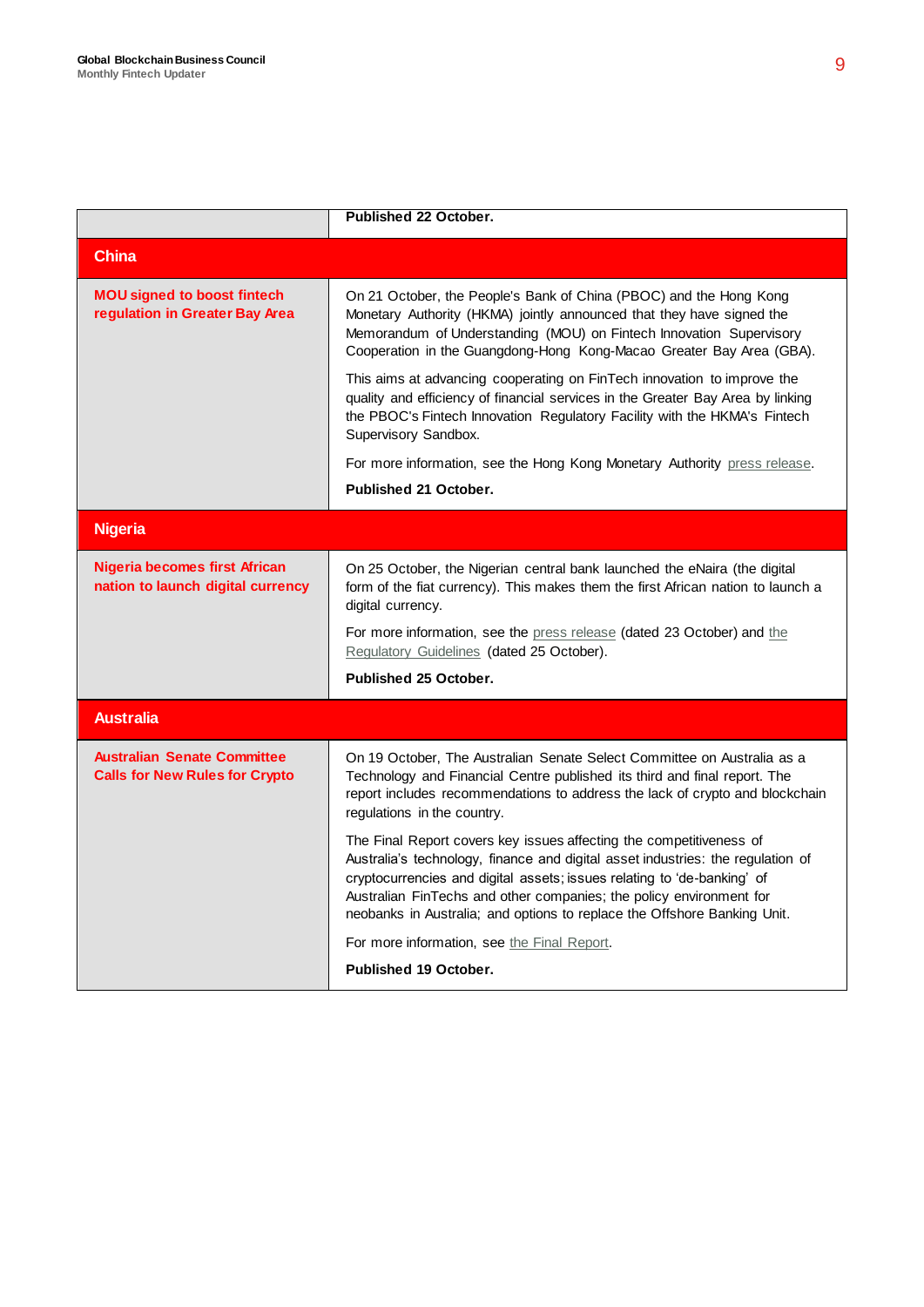| <b>Singapore</b>                                                                                                             |                                                                                                                                                                                                                                                                                   |
|------------------------------------------------------------------------------------------------------------------------------|-----------------------------------------------------------------------------------------------------------------------------------------------------------------------------------------------------------------------------------------------------------------------------------|
| <b>Speech by Prime Minister Lee</b><br>Hsien Loong at the MAS50<br><b>Partners Appreciation Evening</b><br>on 7 October 2021 | On 7 October, Prime Minister Lee Hsien Loong gave a speech at the MAS50<br>Partners Appreciation Evening.                                                                                                                                                                         |
|                                                                                                                              | In the speech, he celebrated the 50 <sup>th</sup> anniversary of MAS. In doing so, he<br>noted that MAS was an early promoter of FinTech with the FinTech<br>Regulatory Sandbox being launched in 2016 helping forge a close relationship<br>between industry and the regulator.  |
|                                                                                                                              | Loong gave credit to MAS for helping to build Singapore into the leading<br>FinTech hub it is today. Loong noted that Singapore is now home to more<br>than 40 innovation labs belonging to global financial institutions and 1,400<br>FinTech firms.                             |
|                                                                                                                              | Loong looks ahead to the opportunities and challenges facing MAS going<br>ahead, namely new business models arising from new technologies such as<br>decentralised finance and the use of crypto assets; as well as climate change<br>and the transition to a low-carbon economy. |
|                                                                                                                              | <b>Published 7 October.</b>                                                                                                                                                                                                                                                       |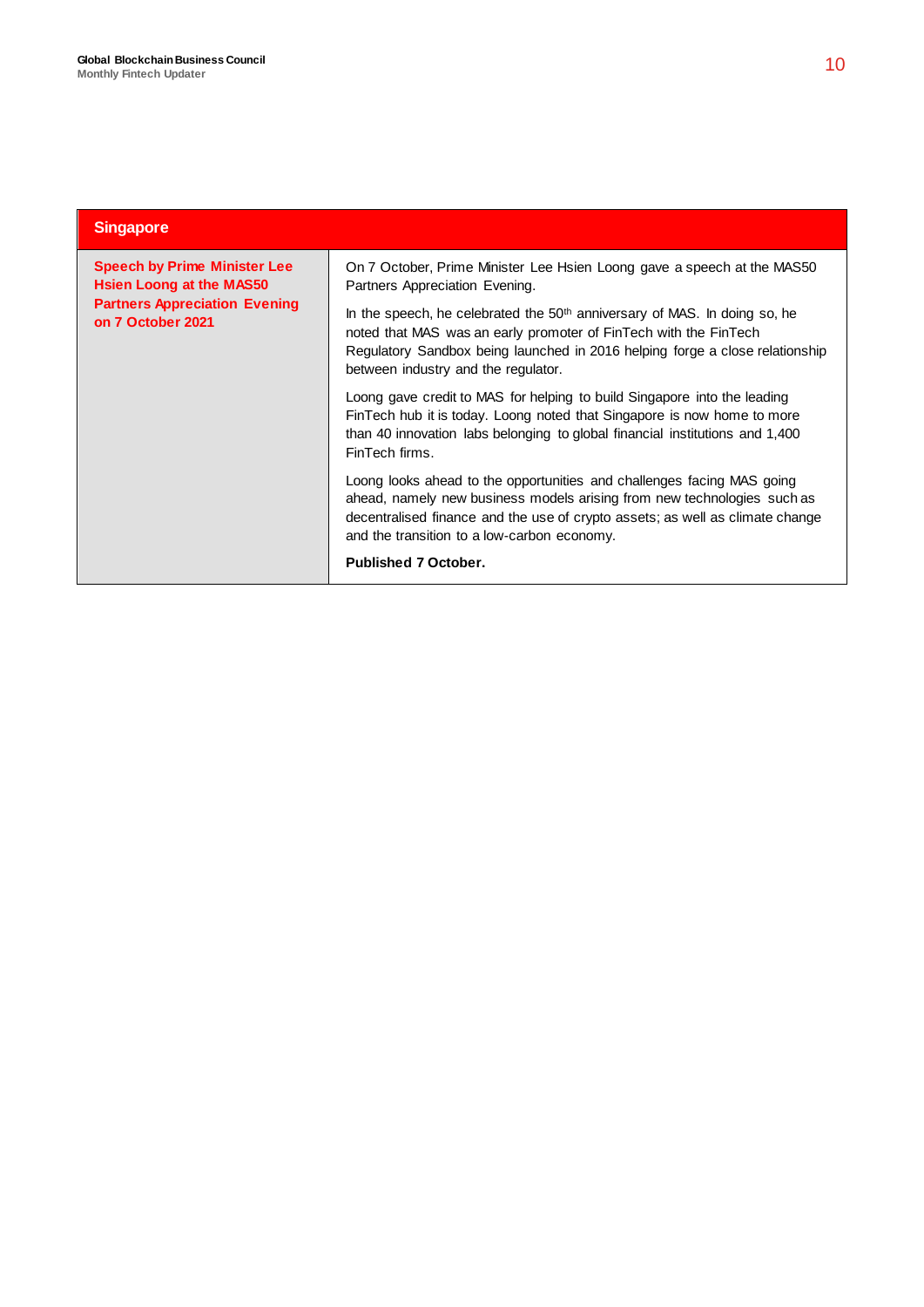## **International Developments**

| <b>International Monetary Fund (IMF)</b>                                                                                |                                                                                                                                                                                                                                                                                                                                                                                                                                                                                                         |  |
|-------------------------------------------------------------------------------------------------------------------------|---------------------------------------------------------------------------------------------------------------------------------------------------------------------------------------------------------------------------------------------------------------------------------------------------------------------------------------------------------------------------------------------------------------------------------------------------------------------------------------------------------|--|
| The IMF publish<br>report on 'The<br><b>Crypto Ecosystem</b><br>and Financial<br><b>Stability</b><br><b>Challenges'</b> | On 1 October 2021, the IMF published its report on The Crypto Ecosystem and Financial<br>Stability Challenges.                                                                                                                                                                                                                                                                                                                                                                                          |  |
|                                                                                                                         | The IMF have provided a call to action, saying that "As crypto assets take hold, regulators<br>need to step up."                                                                                                                                                                                                                                                                                                                                                                                        |  |
|                                                                                                                         | While also noting the potential opportunities that crypto provides (giving the examples of<br>quick and easy payments, innovative financial services and inclusive access to previously<br>"unbanked" parts of the world), the IMF outline the risks and challenges that come alongside<br>the potential rewards.                                                                                                                                                                                       |  |
|                                                                                                                         | In particular, it notes the extensive consumer protection risks, the AML/ terrorist financing<br>risks created by pseudo-anonymity, and the misleading nature of the term 'stablecoin'.                                                                                                                                                                                                                                                                                                                 |  |
|                                                                                                                         | The IMF provide a list of policy action priorities for regulators and supervisors. In particular,<br>it emphasises the need for collective global regulatory action which minimises the risk of<br>regulatory arbitrage. It notes AML legislation is an important place to focus, but also that<br>areas such as securities regulation, as well as payments, clearing and settlements may also<br>be applicable and need attention.                                                                     |  |
|                                                                                                                         | For more information, see the final report and the accompanying blog post.                                                                                                                                                                                                                                                                                                                                                                                                                              |  |
|                                                                                                                         | <b>Published 1 October.</b>                                                                                                                                                                                                                                                                                                                                                                                                                                                                             |  |
| <b>FATF</b>                                                                                                             |                                                                                                                                                                                                                                                                                                                                                                                                                                                                                                         |  |
| <b>FATF publish</b><br><b>Revised Guidance</b>                                                                          | On 28 October 2021, FATF updated its Guidance for a Risk-Based Approach to Virtual<br>Assets and Virtual Asset Service Providers (the Updated Guidance).                                                                                                                                                                                                                                                                                                                                                |  |
| for a Risk-Based<br><b>Approach to Virtual</b><br><b>Assets and VASPs</b>                                               | The Updated Guidance provides a refresh of their 2019 Guidance on the same topic. FATF<br>say that "[t]his guidance will help countries and VASPs understand their anti-money<br>laundering and counter-terrorist financing obligations, and effectively implement the FATF's<br>requirements as they apply to this sector. The guidance provides relevant examples and<br>potential solutions to implementation obstacles." The Updated Guidance follows a public<br>consultation in March-April 2021. |  |
|                                                                                                                         | The Updated Guidance focuses on the following six key areas:                                                                                                                                                                                                                                                                                                                                                                                                                                            |  |
|                                                                                                                         | 1. clarification of the definitions of virtual assets and VASPs,                                                                                                                                                                                                                                                                                                                                                                                                                                        |  |
|                                                                                                                         | guidance on how the FATF Standards apply to stablecoins,<br>2.                                                                                                                                                                                                                                                                                                                                                                                                                                          |  |
|                                                                                                                         | 3.<br>additional guidance on the risks and the tools available to countries to address the<br>money laundering and terrorist financing risks for peer-to-peer transactions,                                                                                                                                                                                                                                                                                                                             |  |
|                                                                                                                         | updated guidance on the licensing and registration of VASPs,<br>4.                                                                                                                                                                                                                                                                                                                                                                                                                                      |  |
|                                                                                                                         | additional guidance for the public and private sectors on the implementation of the<br>5.<br>"travel rule", and                                                                                                                                                                                                                                                                                                                                                                                         |  |
|                                                                                                                         | 6.<br>principles of information-sharing and co-operation amongst VASP Supervisors                                                                                                                                                                                                                                                                                                                                                                                                                       |  |
|                                                                                                                         | For more information on the report, please see the FATF website. You can also read the<br>summary document of the report.                                                                                                                                                                                                                                                                                                                                                                               |  |
|                                                                                                                         | Published 28 October 2021.                                                                                                                                                                                                                                                                                                                                                                                                                                                                              |  |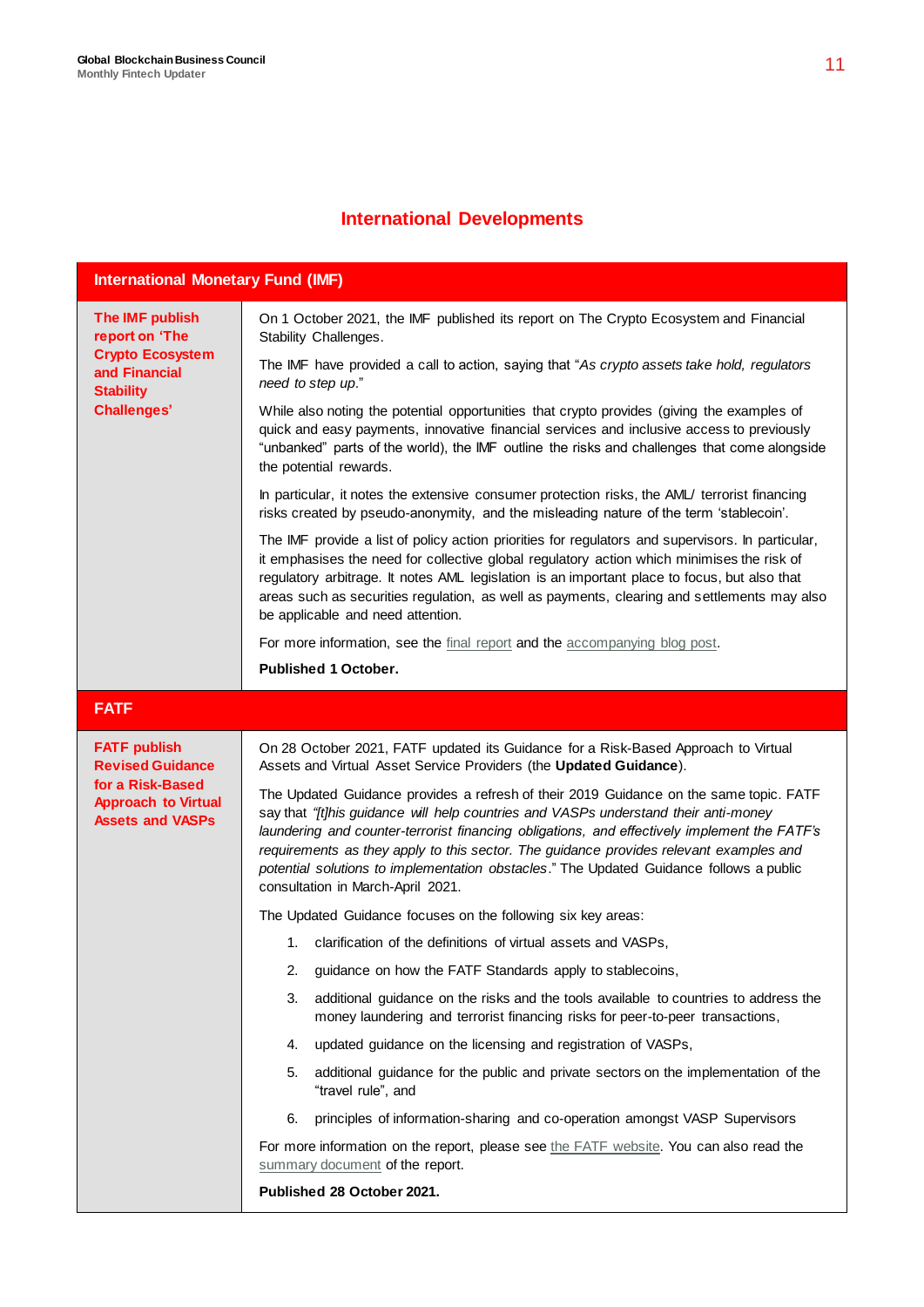#### **Bank for International Settlements (BIS)**

| <b>Committee on</b><br><b>Payments and</b><br><b>Market</b><br><b>Infrastructures</b><br>(CPMI) and the<br><b>International</b><br><b>Organization of</b><br><b>Securities</b><br><b>Commissions</b><br>(IOSCO) publish<br><b>Consultative</b><br>report: Application<br>of the Principles<br>for Financial<br><b>Market</b><br>Infrastructures to<br>stablecoin | On 5 October 2021, the Committee on Payments and Market Infrastructures (CPMI) and the<br>International Organization of Securities Commissions (IOSCO) published a consultative<br>report that proposes guidance on the application of the Principles for Financial Market<br>Infrastructures (PFMIs) to systemically important stablecoin arrangements (SAs), including<br>the entities integral to such arrangements.<br>The proposed guidance focuses on a subset of the PFMIs for which the CPMI and IOSCO<br>consider that guidance is warranted in light of notable features of SAs as compared to<br>existing financial market infrastructures. The guidance is intended for systemically important<br>SAs as they design, develop and operate their services and arrangements, including SAs<br>that have the potential to become systemically important after launch; and by regulatory,<br>supervisory and oversight authorities as they carry out their respective responsibilities for<br>systemically important SAs. |
|------------------------------------------------------------------------------------------------------------------------------------------------------------------------------------------------------------------------------------------------------------------------------------------------------------------------------------------------------------------|-----------------------------------------------------------------------------------------------------------------------------------------------------------------------------------------------------------------------------------------------------------------------------------------------------------------------------------------------------------------------------------------------------------------------------------------------------------------------------------------------------------------------------------------------------------------------------------------------------------------------------------------------------------------------------------------------------------------------------------------------------------------------------------------------------------------------------------------------------------------------------------------------------------------------------------------------------------------------------------------------------------------------------------|
|                                                                                                                                                                                                                                                                                                                                                                  | The consultative report does not cover issues specific to stablecoins denominated in or<br>pegged to a basket of fiat currencies (multicurrency SAs), as they will be covered in future<br>work to consider whether the guidance is sufficient to provide clarity to multicurrency SAs<br>when seeking to observe the PFMI.                                                                                                                                                                                                                                                                                                                                                                                                                                                                                                                                                                                                                                                                                                       |
| arrangements                                                                                                                                                                                                                                                                                                                                                     | The deadline for comments on the consultative report is 1 December 2021.                                                                                                                                                                                                                                                                                                                                                                                                                                                                                                                                                                                                                                                                                                                                                                                                                                                                                                                                                          |
|                                                                                                                                                                                                                                                                                                                                                                  | For more information, see the report and the BIS press release                                                                                                                                                                                                                                                                                                                                                                                                                                                                                                                                                                                                                                                                                                                                                                                                                                                                                                                                                                    |
|                                                                                                                                                                                                                                                                                                                                                                  | <b>Published 5 October.</b>                                                                                                                                                                                                                                                                                                                                                                                                                                                                                                                                                                                                                                                                                                                                                                                                                                                                                                                                                                                                       |
| <b>Benoît Cœuré, Head</b><br>of the BIS                                                                                                                                                                                                                                                                                                                          | On 7 October 2021, Benoît Cœuré, Head of the BIS Innovation Hub, gave a speech titled<br>'Finance disrupted' at the 23rd Geneva Conference on the World Economy.                                                                                                                                                                                                                                                                                                                                                                                                                                                                                                                                                                                                                                                                                                                                                                                                                                                                  |
| <b>Innovation Hub,</b><br>gives speech titled<br>'Finance disrupted'                                                                                                                                                                                                                                                                                             | The speech explores the topics of digitalisation disrupting payments and money, big data<br>and algorithms disrupting banking supervision, and changes in market structures.                                                                                                                                                                                                                                                                                                                                                                                                                                                                                                                                                                                                                                                                                                                                                                                                                                                      |
| at the 23rd Geneva<br><b>Conference on the</b><br><b>World Economy</b>                                                                                                                                                                                                                                                                                           | On the topic of Central Bank Digital Currencies (CBDC), Cœuré explains that CBDCs "could<br>be a safe and neutral means of payment and settlement asset, serving as a common<br>platform around which a new payments ecosystem can develop. It could enable an open<br>finance architecture that welcomes competition and innovation; and preserve democratic<br>control of the currency". He also explains the potential impact a retail CBDC could have on<br>monetary and fiscal policy.                                                                                                                                                                                                                                                                                                                                                                                                                                                                                                                                       |
|                                                                                                                                                                                                                                                                                                                                                                  | For more information, you can read the entire speech here.                                                                                                                                                                                                                                                                                                                                                                                                                                                                                                                                                                                                                                                                                                                                                                                                                                                                                                                                                                        |
|                                                                                                                                                                                                                                                                                                                                                                  | <b>Published 7 October.</b>                                                                                                                                                                                                                                                                                                                                                                                                                                                                                                                                                                                                                                                                                                                                                                                                                                                                                                                                                                                                       |
| <b>Lessons on</b><br>innovation<br><b>Speech by Agustín</b><br><b>Carstens, General</b><br><b>Manager of the BIS,</b>                                                                                                                                                                                                                                            | On 18 October 2021, Agustín Carstens, General Manager of the BIS, gave a speech titled<br>'Lessons on innovation' at DC Fintech Week. The speech explored the role the BIS is<br>playing on the international stage in promoting innovation with a particular focus on projects<br>relating to CBDC and Multi-CBDC arrangements. Carstens also discussed five key lessons<br>on innovation.                                                                                                                                                                                                                                                                                                                                                                                                                                                                                                                                                                                                                                       |
| at the DC Fintech<br>Week                                                                                                                                                                                                                                                                                                                                        | The key lessons discussed were:                                                                                                                                                                                                                                                                                                                                                                                                                                                                                                                                                                                                                                                                                                                                                                                                                                                                                                                                                                                                   |
|                                                                                                                                                                                                                                                                                                                                                                  | Lesson one: be prepared to fail<br>$\bullet$                                                                                                                                                                                                                                                                                                                                                                                                                                                                                                                                                                                                                                                                                                                                                                                                                                                                                                                                                                                      |
|                                                                                                                                                                                                                                                                                                                                                                  | Lesson two: innovation means evolution, not revolution<br>٠                                                                                                                                                                                                                                                                                                                                                                                                                                                                                                                                                                                                                                                                                                                                                                                                                                                                                                                                                                       |
|                                                                                                                                                                                                                                                                                                                                                                  | Lesson three: innovation is all about collaboration.<br>$\bullet$                                                                                                                                                                                                                                                                                                                                                                                                                                                                                                                                                                                                                                                                                                                                                                                                                                                                                                                                                                 |
|                                                                                                                                                                                                                                                                                                                                                                  | Lesson four: to successfully innovate, use innovation management methodologies<br>$\bullet$                                                                                                                                                                                                                                                                                                                                                                                                                                                                                                                                                                                                                                                                                                                                                                                                                                                                                                                                       |
|                                                                                                                                                                                                                                                                                                                                                                  | Lesson five: there are different ways of achieving the same end.<br>$\bullet$                                                                                                                                                                                                                                                                                                                                                                                                                                                                                                                                                                                                                                                                                                                                                                                                                                                                                                                                                     |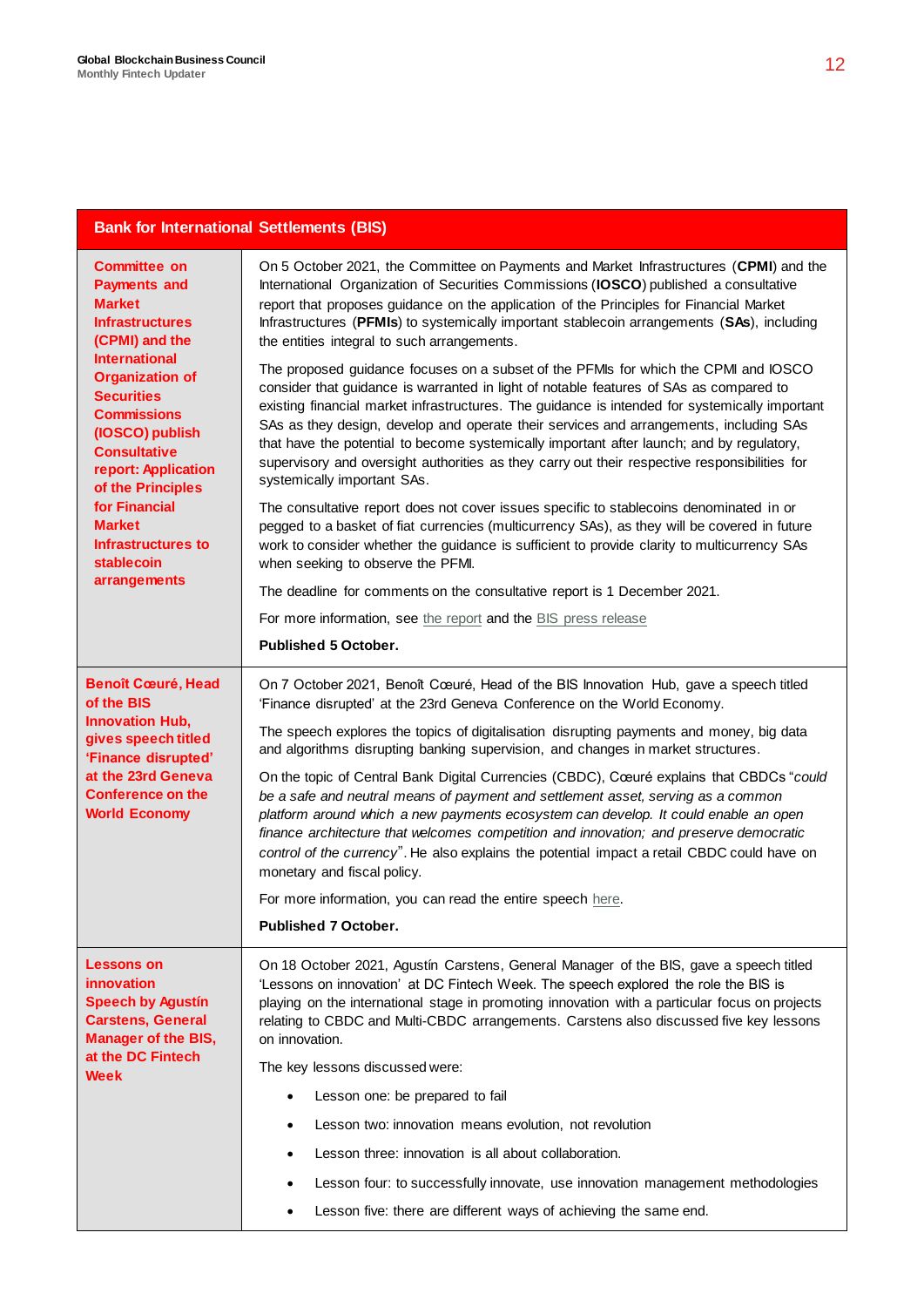|                                                                                                                                         | For more information, you can read the transcript of the speech here.                                                                                                                                                                                                                                                                                                                                                                                                                                                                    |
|-----------------------------------------------------------------------------------------------------------------------------------------|------------------------------------------------------------------------------------------------------------------------------------------------------------------------------------------------------------------------------------------------------------------------------------------------------------------------------------------------------------------------------------------------------------------------------------------------------------------------------------------------------------------------------------------|
|                                                                                                                                         | Published 18 October.                                                                                                                                                                                                                                                                                                                                                                                                                                                                                                                    |
| 5th Annual DC<br><b>FinTech Week</b>                                                                                                    | On 18-21 October, the BIS and the Georgetown University Institute of International<br>Economic Law (IIEL) jointly held DC Fintech Week which is a conference that hosts<br>discussions on a range of FinTech topics including crowdfunding, online lending,<br>cryptocurrencies, cybersecurity, AI, open banking.<br>For more information, and to watch recordings of the many interesting discussions, see the<br>DC FinTech Week website.                                                                                              |
| <b>ISDA</b>                                                                                                                             |                                                                                                                                                                                                                                                                                                                                                                                                                                                                                                                                          |
| <b>ISDA announce</b><br>plans to develop<br>standard<br>documentation for<br><b>Crypto Derivatives</b>                                  | On September 30, ISDA announced that it has established a new 'digital asset legal and<br>documentation working group' to explore the standardisation of documentation for crypto<br>derivatives.<br>ISDA note that this is important for legal certainty, as well as ensuring robust processes are<br>in place to deal with market disruptions or defaults. ISDA notes that it is uniquely placed to<br>set standards in the nascent market.                                                                                            |
|                                                                                                                                         | For more information, see ISDA's press release.                                                                                                                                                                                                                                                                                                                                                                                                                                                                                          |
|                                                                                                                                         | Published 30 September.                                                                                                                                                                                                                                                                                                                                                                                                                                                                                                                  |
| <b>Financial Stability Board</b>                                                                                                        |                                                                                                                                                                                                                                                                                                                                                                                                                                                                                                                                          |
|                                                                                                                                         |                                                                                                                                                                                                                                                                                                                                                                                                                                                                                                                                          |
| <b>FSB publishes</b><br>progress report on<br>the regulation,<br>supervision and<br>oversight of<br>"global stablecoin"<br>arrangements | On 7 October, the Financial Stability Board (FSB) published a progress report setting out<br>the progress made on the implementation of its high-level recommendations for the<br>regulation, supervision and oversight of global stablecoin arrangements. The progress<br>report incorporates the results of a stocktake of the implementation of the FSB's high level<br>recommendations in 21 advanced economies and 27 emerging market and developing<br>economies.                                                                  |
|                                                                                                                                         | The high level recommendations are set out in an FSB report 'Regulation, supervision and<br>oversight of global stablecoin arrangements: final report and high-level recommendations'<br>which was published in October 2020.                                                                                                                                                                                                                                                                                                            |
|                                                                                                                                         | The recommendations are addressed to authorities and focus on privately issued global<br>stablecoins predominately intended for retail use. Although the recommendations are aimed<br>at global stablecoins, they could be used for other stablecoins, including those that may<br>pose risks to financial stability only in some countries or regions, and, potentially, other<br>crypto-assets that could pose risks similar to some of those posed by global stablecoins<br>because of comparable international reach, scale and use. |
|                                                                                                                                         | The recommendations call for regulation, supervision and oversight that is proportionate to<br>the risks, and stress the value of flexible, efficient, inclusive, and multi-sectoral cross-border<br>cooperation, coordination, and information sharing arrangements among authorities that<br>take into account the evolving nature of global stablecoin arrangements and the risks they<br>may pose over time.                                                                                                                         |
|                                                                                                                                         | Key points in the progress report include:                                                                                                                                                                                                                                                                                                                                                                                                                                                                                               |
|                                                                                                                                         | Whilst the current generation of so-called stablecoins are not being used for<br>mainstream payments on a significant scale, vulnerabilities in this space have<br>continued to grow over the course of 2020-21.                                                                                                                                                                                                                                                                                                                         |
|                                                                                                                                         | Jurisdictions have taken or are considering different approaches towards<br>$\bullet$<br>implementing the FSB's high-level recommendations.                                                                                                                                                                                                                                                                                                                                                                                              |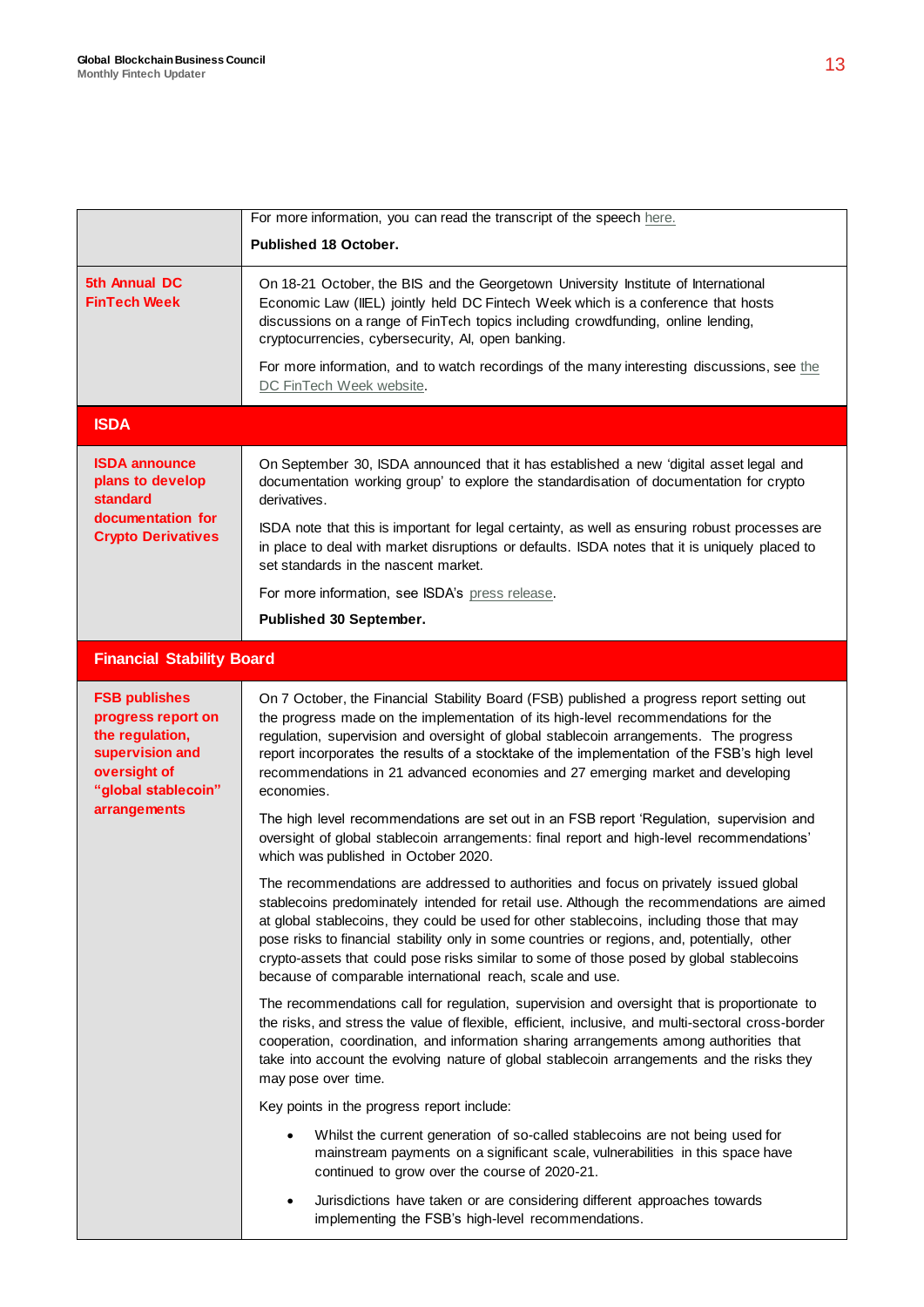| As jurisdictions are using the FSB high-level recommendations in developing their<br>own domestic regulatory approaches, authorities have identified several issues<br>relating to the implementation of the recommendations that may warrant further<br>consideration and where further work at international level could be useful. Areas<br>for further consideration that respondents identified as most useful include<br>conditions for qualifying a stablecoin as a global stablecoin; prudential, investor<br>protection, and other requirements for issuers, custodians, and providers of other<br>global stablecoin functions (e.g., wallet providers); redemption rights; cross-border<br>and cross-sectoral cooperation and coordination; and mutual recognition and<br>deference. |
|------------------------------------------------------------------------------------------------------------------------------------------------------------------------------------------------------------------------------------------------------------------------------------------------------------------------------------------------------------------------------------------------------------------------------------------------------------------------------------------------------------------------------------------------------------------------------------------------------------------------------------------------------------------------------------------------------------------------------------------------------------------------------------------------|
| The FSB will undertake a review of its recommendations. The review, which will be<br>completed in July 2023, will identify how any gaps could be addressed by existing<br>frameworks and will lead to the update of the FSB's recommendations if needed.<br>For more information, see the report.<br><b>Published 7 October.</b>                                                                                                                                                                                                                                                                                                                                                                                                                                                               |
|                                                                                                                                                                                                                                                                                                                                                                                                                                                                                                                                                                                                                                                                                                                                                                                                |

#### **Norton Rose Fulbright DeFi academy.**

To demystify DeFi and explore the various associated legal and regulatory issues, we are running a "DeFi Academy" comprising a series of discussions – including live Q&A sessions – as detailed below:

- 1. **An introduction to DeFi** [Watch now](https://event.on24.com/wcc/r/3403925/6F80B5C7D99362234C1F0FC2AF8AAA69)
- 2. **Global regulatory reactions to DeF**i | [Watch](https://event.on24.com/wcc/r/3456347/492E5E04259E96DD06F47980E69D912B) now
- 3. **Managing Regulatory and Litigation Risks in DeFi** | December: TBC. *Contact [Julie Frizzarin](mailto:julie.frizzarin@nortonrosefulbright.com?subject=DeFi%20academy%20session%203%20|%20Register) to register your interest.*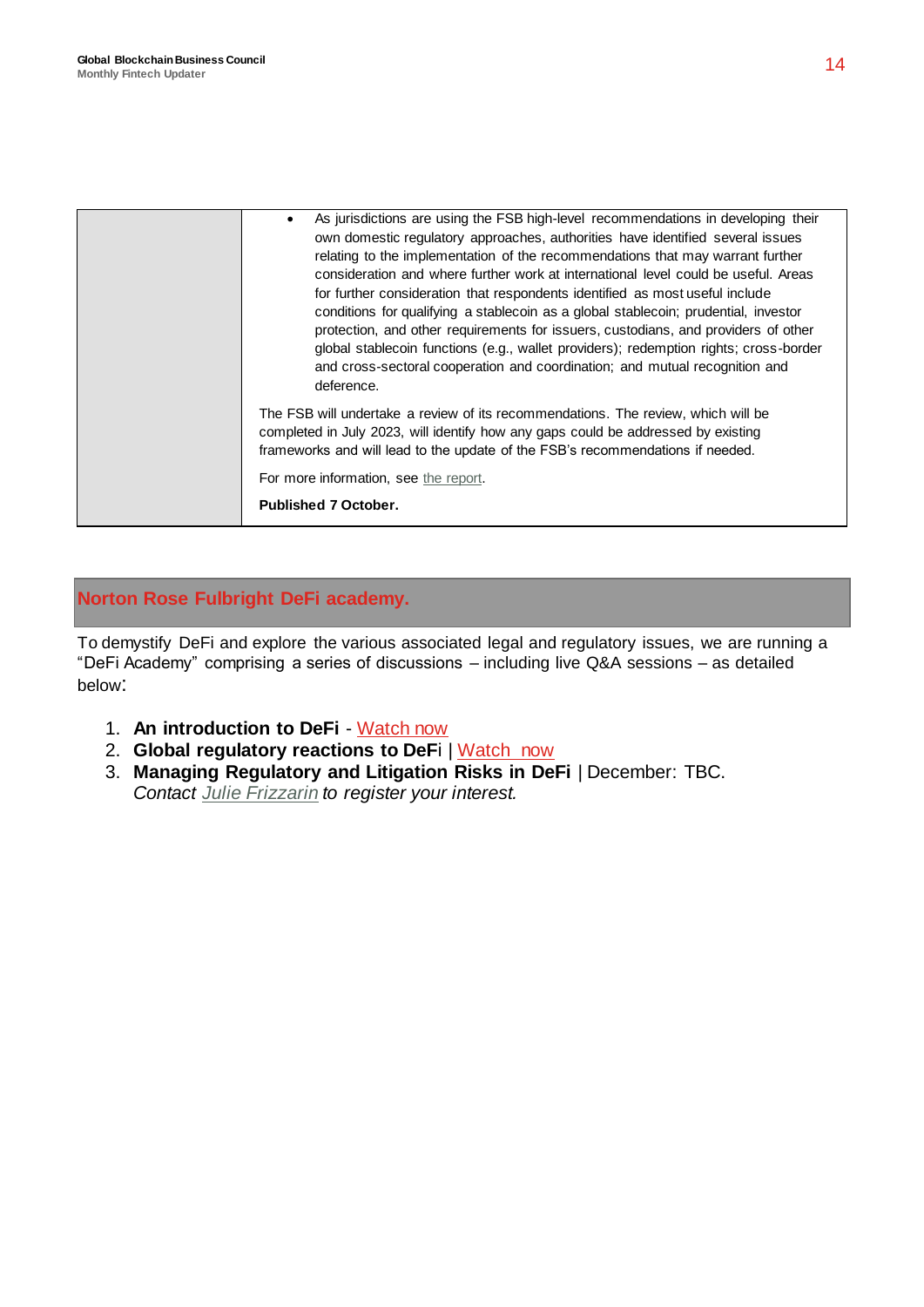

**Hannah Meakin Partner and co-head of FinTech regulation**

**London Norton Rose Fulbright LLP Tel +44 20 7444 2102 [Hannah.Meakin@nortonrosefulbright.com](mailto:Hannah.Meakin@nortonrosefulbright.com)**



#### **Sean Murphy**

**Partner and global head of FinTech London Norton Rose Fulbright LLP Tel + 44 20 7444 5039 Sean.Murphy@nortonrosefulbright.com**



**Contact details**

#### **Etelka Bogardi**

**Partner and head of FinTech SE Asia Hong Kong SAR Norton Rose Fulbright Hong Kong Tel +852 3405 2578 Etelka.Bogardi@nortonrosefulbright.com**

#### **Peter Mulligan**

**Partner and head of FinTech Australia Sydney Norton Rose Fulbright Australia Tel +61 2 9330 8562 Peter.Mulligan@nortonrosefulbright.com**



#### **Caroline Herkströter**

**Stephen Aschettino**

**Tel +1 212 318 3282**

**New York**

**Partner Frankfurt Norton Rose Fulbright LLP Tel +49 69 505096 444 caroline.herkstroeter@nortonrosefulbright.com**

**Stephen.Aschettino@nortonrosefulbright.com**



**Floortje Nagelkerke**

**Partner Amsterdam Norton Rose Fulbright LLP Tel +31 20 462 9426 Floortje.Nagelkerke@nortonrosefulbright.com**

#### **Stella Cramer**

**Partner and head of FinTech NE Asia Singapore Norton Rose Fulbright (Asia) LLP Tel +65 6309 5349 Stella.Cramer@nortonrosefulbright.com**

### **Desiree Reddy**



**Tim Stewart Of Counsel Toronto Norton Rose Fulbright Canada LLP Tel +1 416 216 3985 Tim.Stewart@nortonrosefulbright.com**

**Partner and head of FinTech, US**

**Norton Rose Fulbright US LLP**



**Director and head of FinTech South Africa**

#### Click below to download our podcast to hear about more global FinTech news

## **FinTech Pulse podcast**

Exploring the latest global news, regulatory developments, trends and hot topics in the FinTech sector